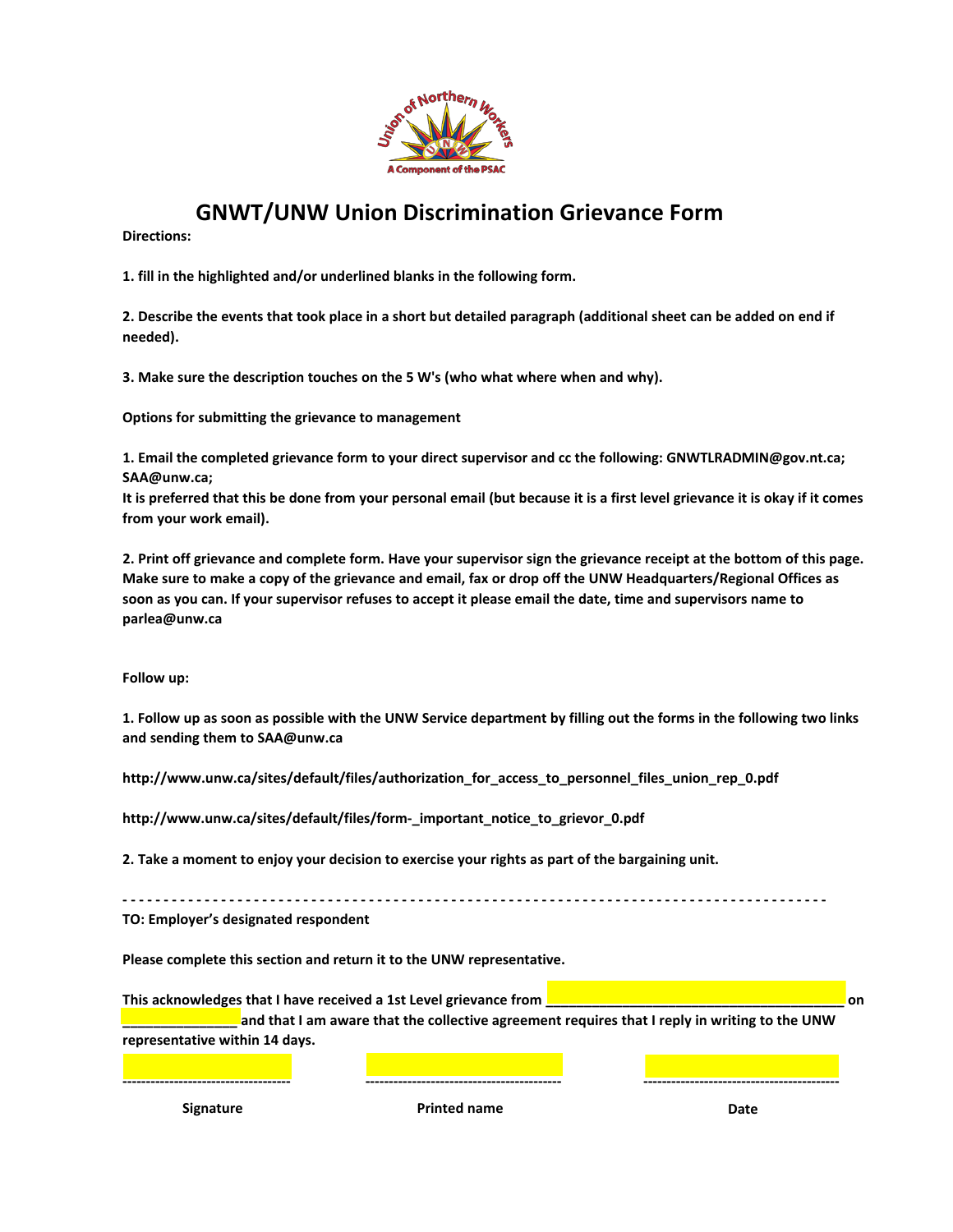

Date:

To:

Mr/Ms,

## **Re: Grievance- Discrimination/Interference/Restriction/Harassment/Coercion**

The Union of Northern Workers hereby files this First Level grievance on behalf of Mr/Ms. in accordance with Article 37 of the Collective Agreement. The Employer is in violation of Articles 3, 37, and any other related Articles of the Collective Agreement, pertinent Legislation, and/or Regulations, Policies and past practices.

The Union of Northern Workers alleges that the Employer has failed to protect our member/s from discrimination, interference, restriction, harassment or coercion exercised or practiced by reason of Union membership or activity, or by exercising their rights under the Collective Agreement.

Below you will find a short description of the events leading to this grievance:



Additional information may be attached on a separate page.

The union specifically asserts that other issues may present and it places the Employer on notice that as the union becomes aware of such it shall put the Employer on notice, either through the process of this grievance up to the point of referral to arbitration or through the filing of a further grievance. The union maintains that where those other issues are so determined the union does not regard itself restricted.

If you would like to discuss please feel free to give me a call or contact me via email,

Sincerely,

\_\_\_\_\_\_\_\_\_\_\_\_\_\_\_\_\_\_\_\_\_\_\_\_\_\_\_